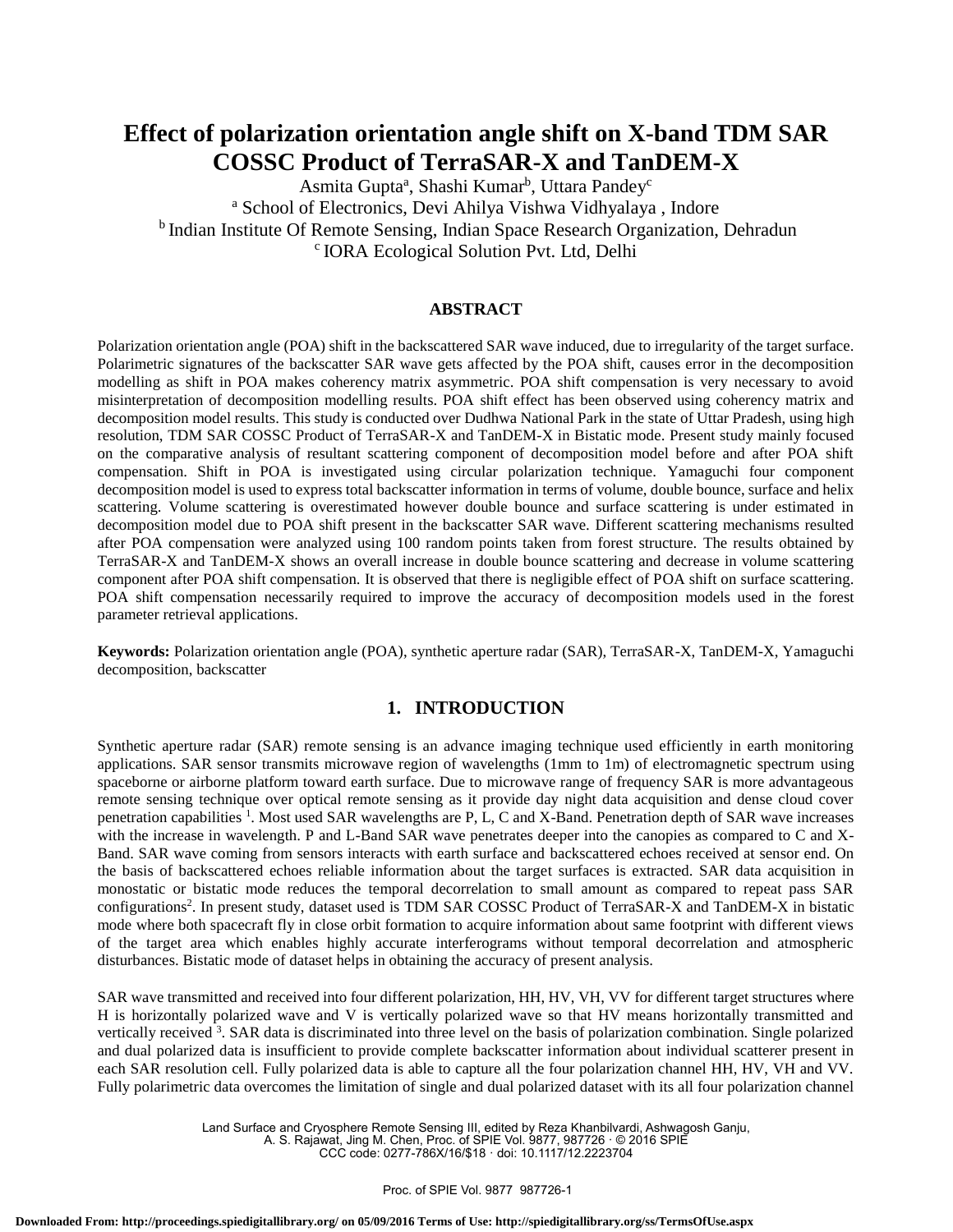handling capabilities. Backscatter information of fully polarimetric data is stored in the form of scattering matrix for each SAR resolution cell using all four polarization combination. Scattering matrix is a 2X2 matrix where each matrix element represents the information about individual polarization channel. Scattering matrix is proven effective for coherent targets analysis but it is insufficient for complex target structures such as vegetation. For complex target analysis, coherency or covariance matrix is to be extracted from scattering matrix. Decomposition of coherency matrix is required to classify backscattered SAR wave on the basis of distributed target structures into different scattering mechanism<sup>4</sup>. Scattering mechanisms are mainly volume, double bounce and surface scattering  $5$ . Volume scattering is mainly because of randomly oriented dipole representing canopies. Double bounce scattering is dihedral reflector representing trunk-ground interactions. Surface scattering component results from single bounce scattering i.e. wave hits the object and reflects back, it is mainly because of smooth surface or water bodies.

Decomposition models are classified into two different categories coherent and incoherent decomposition model. Several decomposition models has been developed in last few decades. Those models like freeman durdan decomposition model, proven successful to classify backscatter SAR wave into volume scattering, double bounce and surface scattering<sup>6</sup>. Some more scattering components are added to advance decomposition models like in four component Yamaguchi model, helical scattering component is added along with the volume, double bounce and surface scattering<sup>7</sup>. Backscattered wave gets affected by various geophysical properties. POA shift is zero for smooth target surfaces. For targets having some irregularities causes a shift in POA of backscattered SAR wave<sup>8</sup>. This shift in POA leads to misinterpretation of target structures as POA of scattering media affects the polarimetric signatures<sup>9</sup>. POA shift present in the backscatter data increases cross polarization intensity (HV) which make coherency matrix asymmetrical and miss evaluation of scattering component in decomposition models. POA is affected due to azimuthal and range slope as well as the radar look angle<sup>10</sup>. There are various techniques present for the estimation of POA, out of which Polarimetric signature and circular polarization technique are proven to be most effective <sup>11</sup>. POA compensation is performed by rotating the coherency matrix in order to minimize the cross polarization intensity Compensation of Shift induced in POA is very necessarily required to get accurate information about target features<sup>12</sup>. POA shift compensation causes variation in the resultant scattering components of Decomposition modelling mechanism. This paper is mainly focused to analyze the effect of compensating the POA shift caused due the irregular target surfaces of dense forest area in the resultant scattering mechanism of four component Yamaguchi decomposition model using high resolution X-band TDM SAR COSSC Product of TerraSAR-X and TanDEM-X in bistatic mode. Results of Four component Yamaguchi models are compared using individual scattering mechanism before and after POA shift compensation.

# **2. STUDY AREA AND DATA SET**

#### **2.1 Study area**



Fig. 1 FCC image of Dudhwa National park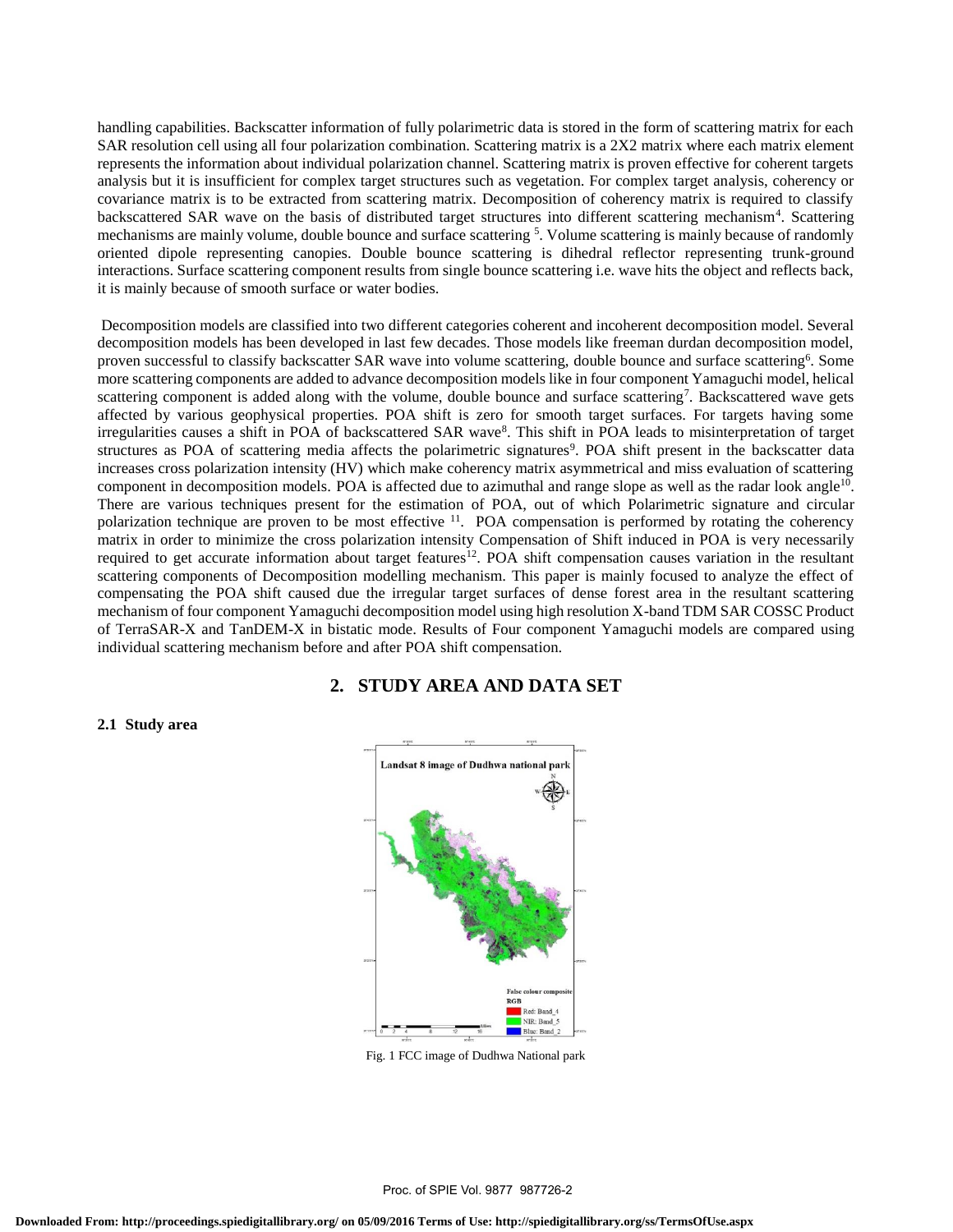The study area chosen for this study is Dudhwa national park located in Lakhimpur-Kheri district of Uttar Pradesh, India. Dudhwa national park, together with Kishanpur and Katerniaghat wildlife sanctuaries, represent the best natural forests and grasslands left in the Terai region of Uttar Pradesh. Dudhwa national park is a home to one of the finest Sal forests and extensive region of moist grassland. The area lies between 28° 18<sup> $\gamma$ </sup> and 28° 42<sup> $\gamma$ </sup> latitudes and 80° 28 $\degree$ E and 80° 57 $\degree$ E longitudes. The total area of the national park is 49029.19 ha.

Fig. 1 shows the Landsat 8 FCC imagery of the study site, where forest vegetation is well discriminated from non-forest areas. Here NIR region of EM spectrum is represented by green colour.

#### **2.2 Data Set**

Data set used are high resolution X-band, TDM SAR COSSC Product of TerraSAR-X and TanDEM-X in Bistatic mode Bistatic mode. TerraSAR-X and TanDEM-X are commercial German Synthetic Aperture Radar (SAR) Earth observation satellites, which were launched in 15 June 2007 and 21 June 2010 respectively. It has 1m resolution in spotlight mode, 2m resolution in spotlight mode, 3m resolution in stripmap mode, 18m resolution in scanSAR mode. Data acquisition was done in bistatic mode where TerraSAR-X and TanDEM-X separated by a baseline and each monostatic sensor individually recorded the information about same geometric area simultaneously in a single pass of two satellites.

| <b>Dataset</b>      | TerraSAR-X      | Tandem-X        |  |  |
|---------------------|-----------------|-----------------|--|--|
| Polarization        | <b>Ouad Pol</b> | <b>Ouad Pol</b> |  |  |
| Wavelength          | 3.108cm         | 3.108cm         |  |  |
| <b>Dimensions</b>   | 7456X16030      | 7456X16030      |  |  |
| Resolution          | 2.3334816 m     | 2.3340528 m     |  |  |
| Incidence Angle     | 37.795 degree   | 37.7615 degree  |  |  |
| Date of Acquisition | 28jan2015       | 28jan2015       |  |  |
| Mode of Acquisition | Strip map       | Strip map       |  |  |

Table 1. Data Specifications

### **3. METHODOLOGY**

 Step taken in the current study described below in Fig. 2. TDM SAR COSSC Product of TerraSAR-X and TanDEM-X, are used in our study. Dataset used are in quad polarized mode. Both dataset is processed separately.

Single look complex (SLC) product data are calibrated firstly. Speckle present in the data set is reduced using improved lee sigma filter. Both dataset is having four polarization channel, HH, HV, VH and VV. Polarization channel present in the backscattered wave used to generate scattering matrix [S].

$$
[S] = \begin{bmatrix} S_{HH} & S_{HV} \\ S_{VH} & S_{VV} \end{bmatrix} \tag{1}
$$

Scattering matrix is a 2X2 matrix that shows the relationship between transmitted and received electromagnetic wave for a single SAR resolution cell. It is required to generate coherency matrix from the scattering matrix as it is insufficient for the analysis of complex targets such as vegetation.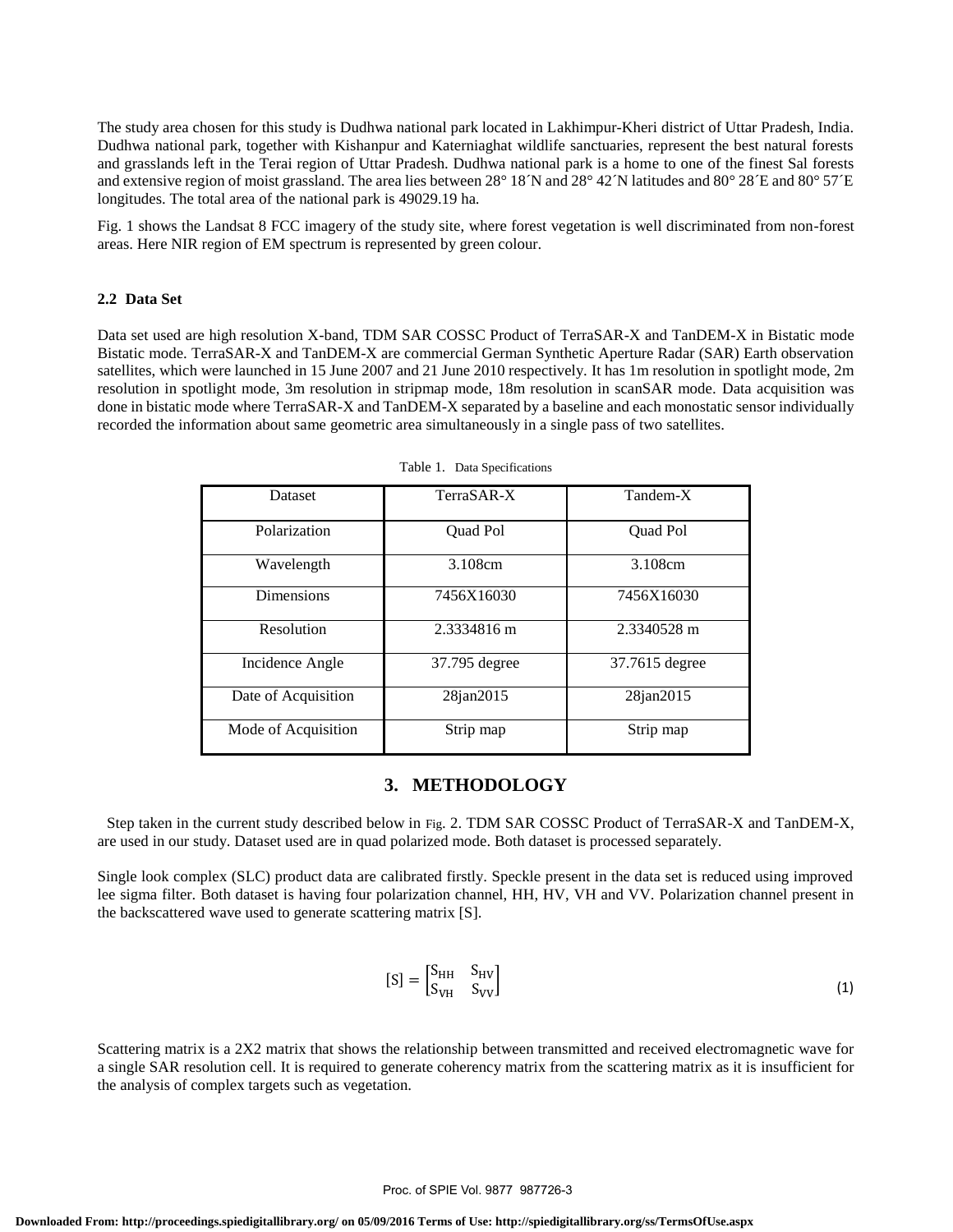

Fig. 2 Flow chart of methodology

The coherency matrix is a 3 X 3 [T] matrix that is capable to extract Polarimetric parameters of complex targets. It is generated by multiplying target vector with its complex conjugate transpose  $k_p^{\dagger}$ .

$$
\langle \text{[T]}\rangle = \langle k_p k_p^{\dagger}\rangle \qquad \qquad \text{Where } k_p \text{ is given by} \qquad \qquad k_p = \frac{1}{\sqrt{2}} \begin{bmatrix} S_{HH+VV} \\ S_{HH-VV} \\ 2S_{HV} \end{bmatrix}^T \qquad (2)
$$

Coherency matrix [T] is generated as,

$$
\langle [T] \rangle = \begin{bmatrix} \langle |S_{HH} + S_{VV}|^2 \rangle & \langle (S_{HH} + S_{VV})(S_{HH} - S_{VV})^* \rangle & 2 \langle (S_{HH} + S_{VV}) S^*_{HV} \rangle \\ \langle (S_{HH} - S_{VV})(S_{HH} + S_{VV})^* \rangle & \langle |S_{HH} - S_{VV}|^2 \rangle & 2 \langle (S_{HH} - S_{VV}) S^*_{HV} \rangle \\ 2 \langle S_{HV}(S_{HH} + S_{VV})^* \rangle & 2 \langle S_{HV}(S_{HH} - S_{VV})^* \rangle & 4 \langle |S_{HV}|^2 \rangle \end{bmatrix}
$$
(3)

Four component Yamaguchi decomposition was performed on coherency to segregates the total power in terms of surface, double bounce, volume and helix scattering. Total power span for a single SAR pixel is equal to the sum of the individual components.

$$
\langle [T] \rangle = f_{s}([T])_{\text{surface}} + f_{d}([T])_{\text{double}} + f_{v}([T])_{\text{volume}} + f_{c}([T])_{\text{helix}}
$$
 (4)

#### Proc. of SPIE Vol. 9877 987726-4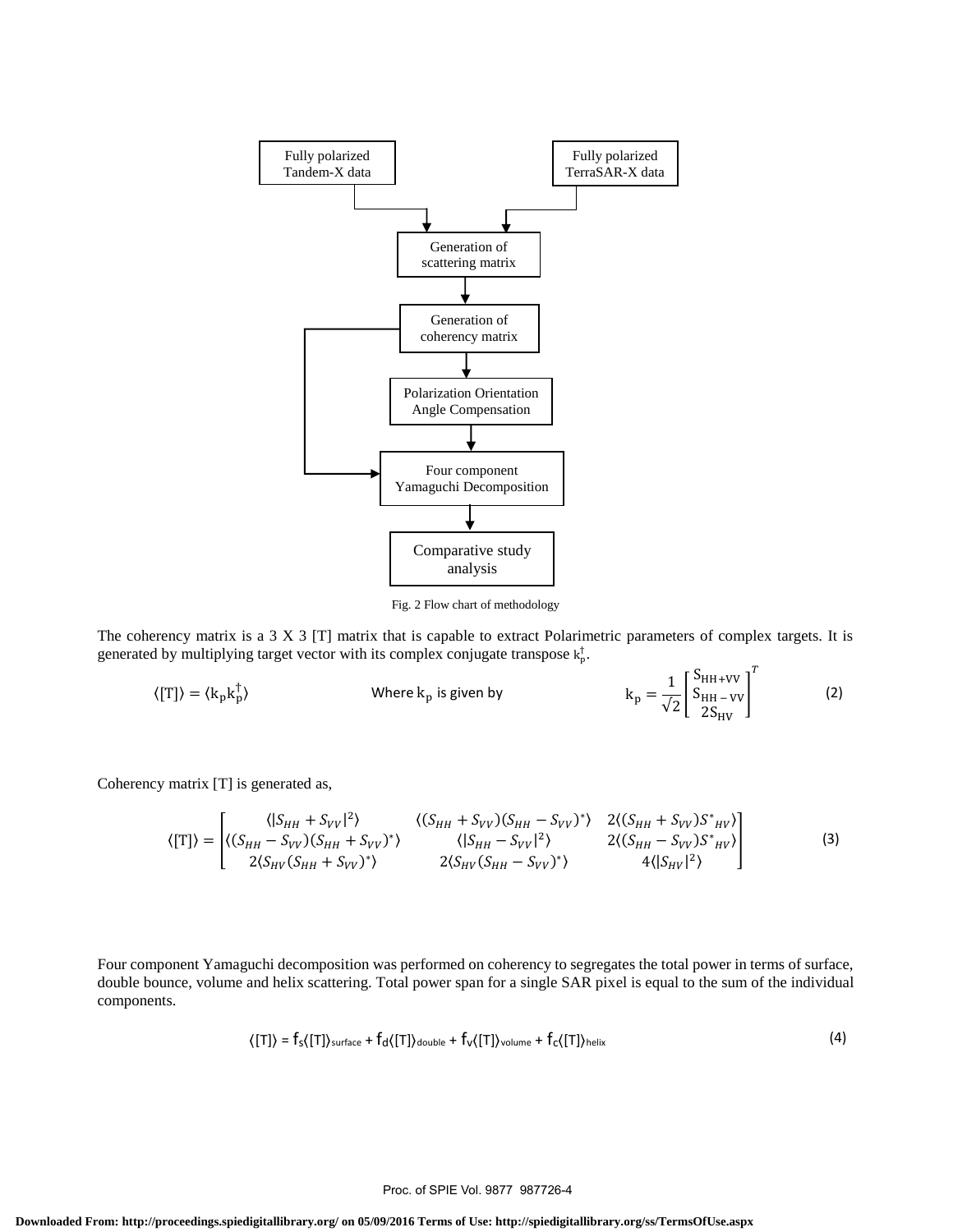Where fs is the expansion coefficients of surface scattering, fd is for double bounce scattering, fv is for volume scattering and fc is for helical scattering. Since helix scattering is not prominent in forest areas, therefore it is not included in this study. RGB image is formed using double bounce, volume and surface scattering respectively. Decomposition results are affected by the polarization orientation angle shift as coherency matrix is de-oriented due to POA shift θ. On the basis of circular polarization technique the POA shift can be compensated by unwrapping the phase by adding  $\pi$ , as in

$$
\eta = \frac{1}{4} \left[ \tan^{-1} \left( \frac{-4 \text{ Re } (\langle (S_{HH} - S_{VV}) S_{HV}^* \rangle}{-(|S_{HH} - S_{VV}|^2 + 4(|S_{HV}|^2)} \right) + \pi \right] \tag{5}
$$

It is followed by

$$
\theta = \begin{cases} \eta, & \text{if } \eta \le \frac{\pi}{4} \\ \eta - \frac{\pi}{2}, & \text{if } \eta > \frac{\pi}{4} \end{cases} \tag{6}
$$

The coherency matrix after orientation angle rotation is obtained by

$$
[\overline{T}] = [U][T][U^T]
$$
\n(7)

Where,  $[U] = |$ 1 0 0 0 cos(2θ) sin(2θ) 0 −sin(2θ) cos(2θ) ] (8)

[T] And [T] are the coherency matrices after and before rotation by POA shift  $\theta$  respectively and [U] is the unitary rotation operator.

Four component Yamaguchi decomposition model is applied again on the coherency matrix after the POA shift compensation. Effect of POA shift is analysed on the basis of comparing the resultant scattering mechanism of four component yamaguchi decomposition before and after POA shift compensation.

#### **4. RESULT**

# **4.1 Estimated Polarization Orientation Angle (POA) shift**

POA shift is calculated for TerraSAR-X and TanDEM-X dataset. Mean values and standard deviation are listed in the Table 2.

| Table 2. POA shift estimated for Bistatic dataset |
|---------------------------------------------------|
|---------------------------------------------------|

| S. No | Data set   | Mean(db) | standard<br>deviation(db) |
|-------|------------|----------|---------------------------|
|       | TerraSAR-X | -.0848   | 18.881254                 |
|       | TanDEM-X   | $-.6342$ | 16.182590                 |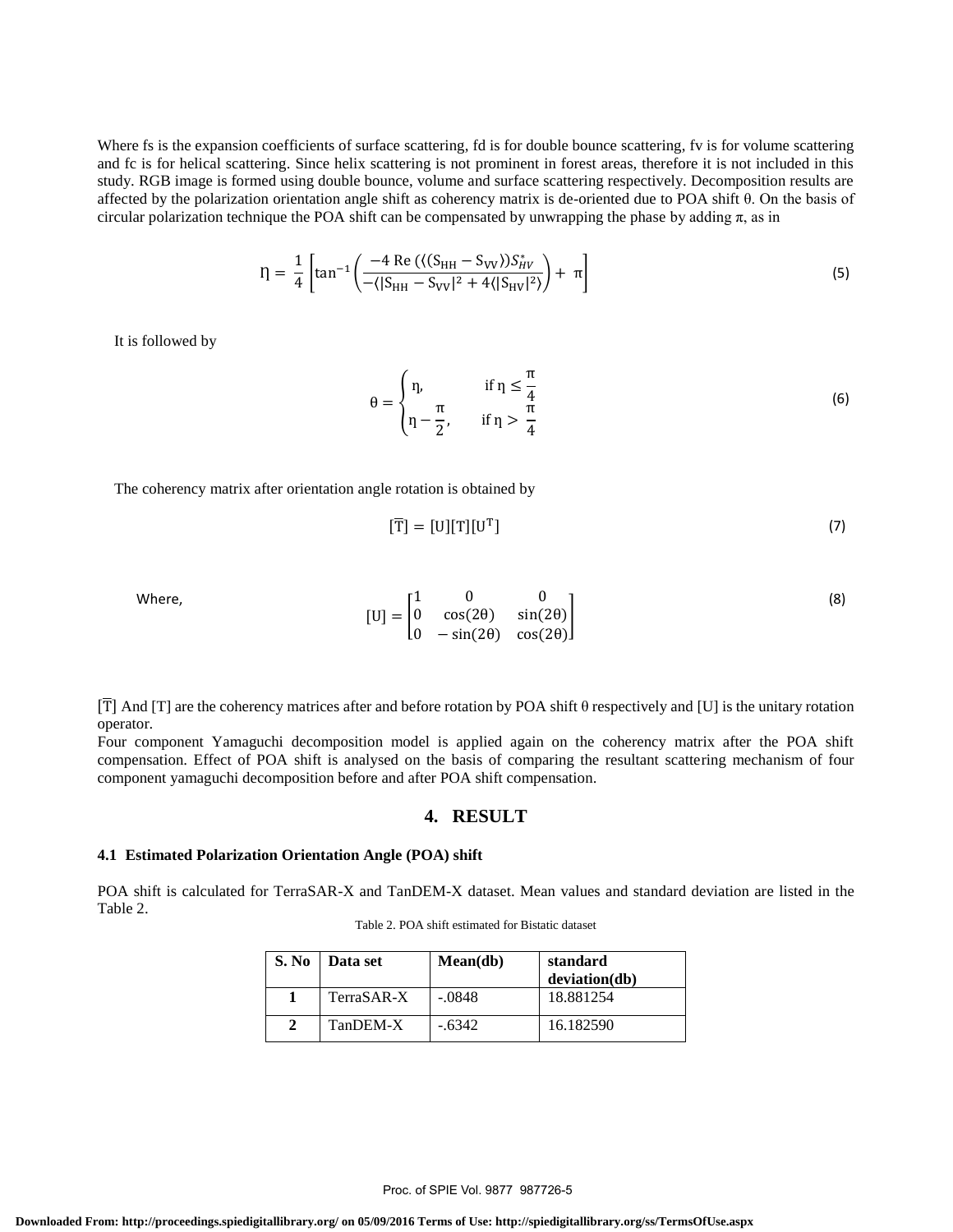It was observed that shift varies from -45° to +45° following the Gaussian distribution as shown below in the figures 3. Fig 3(A) shows POA shift in TerraSAR-X with a mean value of -.0848 db and fig 3(B) shows POA shift with a mean value of -.6342 db for TanDEM-X.



 Fig. 3Histogram plots POA shift estimated using circular polarization technique 3(A). TerraSAR-X data 3(B).TanDEM-X data

## **4.2 Comparative analysis of before and after POA shift compensation results of Yamaguchi Decomposition**

Four component Yamaguchi decomposition model results in four scattering component, volume, double bounce, surface and helix scattering. RGB image was generated by using, three scattering components of yamaguchi decomposition. Double bounce scattering corresponds to red, volume scattering corresponds to green and surface scattering is considered as blue in RGB image formation. Helical scattering is not prominent for forest area



Fig 4 RGB colour coded images of Yamaguchi decomposition for TerraSAR-X (A) Before POA compensation (B) After POA compensation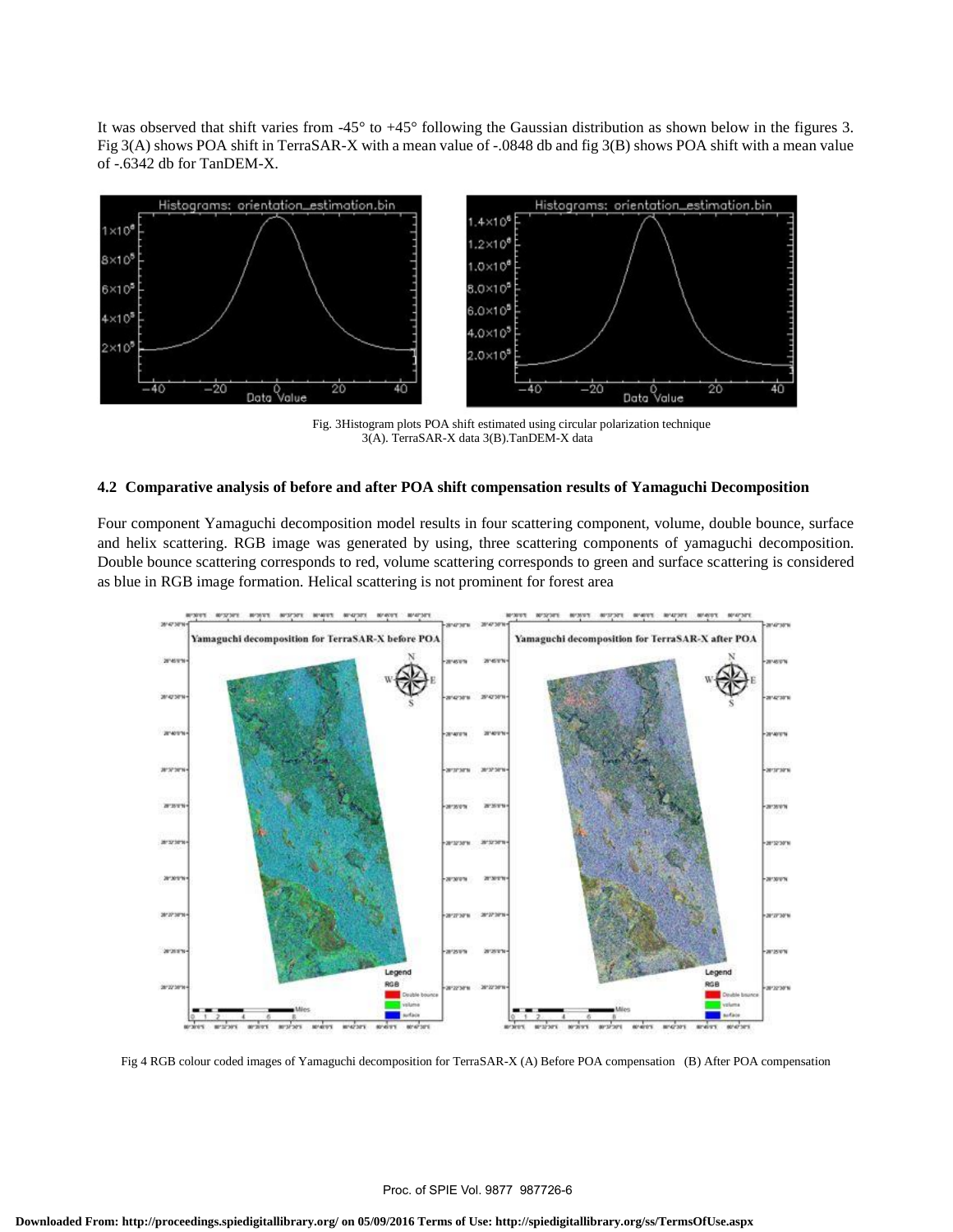Fig. 4 and Fig. 5 representing the RGB image of yamaguchi decomposition for TerraSAR-X and TanDEM-X respectively. Fig. 4(a) shows the RGB image of yamaguchi decomposition before POA shift compensation of TerraSAR-X data. Yamaguchi decomposition was performed again after compensating POA shift that can be seen in 4(b). On comparing both the images, effect of POA shift can be well noticed by observing the colour variation present in both the images. Fig 5(a) and 5(b) shows the RGB image of yamaguchi decomposition before and after POA shift compensation of TanDEM-X data respectively. POA shift was noticed on observing the colour variation present in both the images.



Fig 5 RGB colour coded images of Yamaguchi decomposition for TanDEM-X (A) Before POA compensation (B) After POA compensation

TerraSAR-X and TanDEM-X dataset shows difference in yamaguchi decomposition results which can be seen visually on comparing the resultant RGB images of both dataset, as shown above in fig 4 and 5.

#### **4.3 Effect of POA shift compensation on resultant scattering component of four component Yamaguchi decomposition models**

POA shift compensation produces significant impact on decomposition results. Effect of POA shift was analysed over individual scattering component derived from four component Yamaguchi decomposition for both TerraSAR-X and TanDEM-X data. In order to analyse, 100 points were randomly taken from the study area. Difference has been noticed in TerraSAR-X and TanDEM-X scattering results as shown in Table 3.

|            | Double bounce<br>scattering(dB) |           | Volume scattering<br>(dB) |           | Surface scattering<br>(dB) |          |
|------------|---------------------------------|-----------|---------------------------|-----------|----------------------------|----------|
| Data set   | <b>Before</b>                   | After     | <b>Before</b>             | After     | <b>Before</b>              | After    |
| TanDEM-X   | $-15.398$                       | $-12.577$ | $-9.257$                  | $-11.795$ | $-7.470$                   | $-6.488$ |
| TerraSAR-X | $-15.862$                       | $-12.962$ | $-9.189$                  | $-11.967$ | $-8.589$                   | $-7.378$ |

Table 3. Effect of POA shift compensation on different scattering mechanism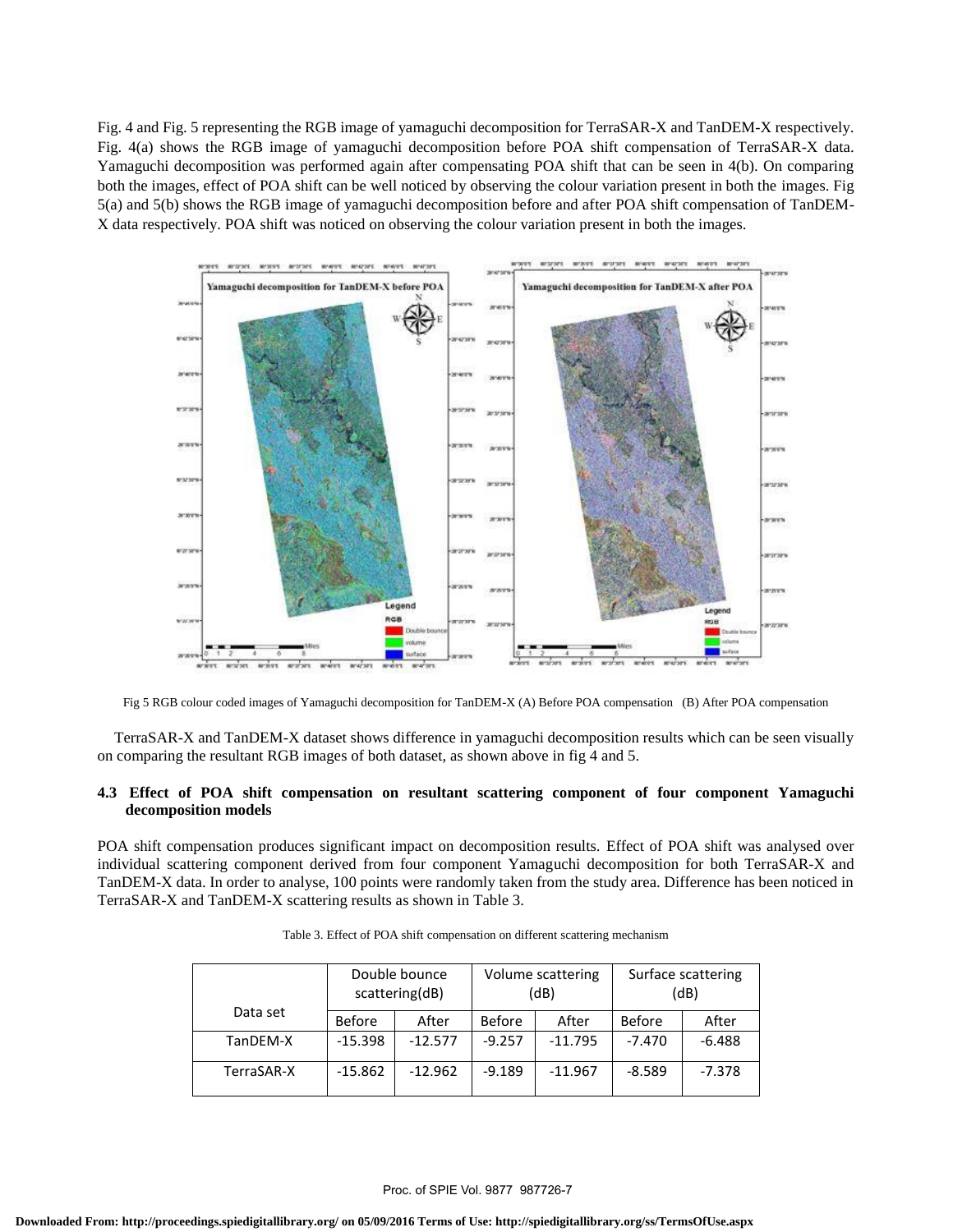It was well understood from Fig. 6 and 8, that the double bounce scattering and surface scattering, which was underestimated before was found to be increased after POA shift compensation. Double bounce scattering, increases after POA shift compensation by a mean value of -12.577dB from -15.398dB for TanDEM-X and to -12.962dB from-15.862dB for TerraSAR-X.



Fig. 6 Effect of POA shift compensation on Double bounce scattering component

Volume scattering component, was overestimated because of the POA shift. After compensating this shift, volume scattering component reduces to mean value of -11.795 dB from -9.257 for TanDEM-X and to -11.967dB for TerraSAR-X. Bistatic mode of TerraSAR-X and TanDEM-X shows a common behaviour of decrement in Volume scattering but with different scattering values as described in fig 7.



Fig. 7 Effect of POA shift compensation on volume scattering component

POA shift causes a large effect on volume and double bounce scattering component as compared to surface scattering component. Slight increase in surface scattering has been noticed in both TerraSAR-X and TanDEM-X with small difference in scattering results from both dataset as shown in fig 8. For TanDEM-X surface scattering increases to -6.488dB from -7.470 dB whereas for TerraSAR-X, it increases to -7.378dB from -8.589dB.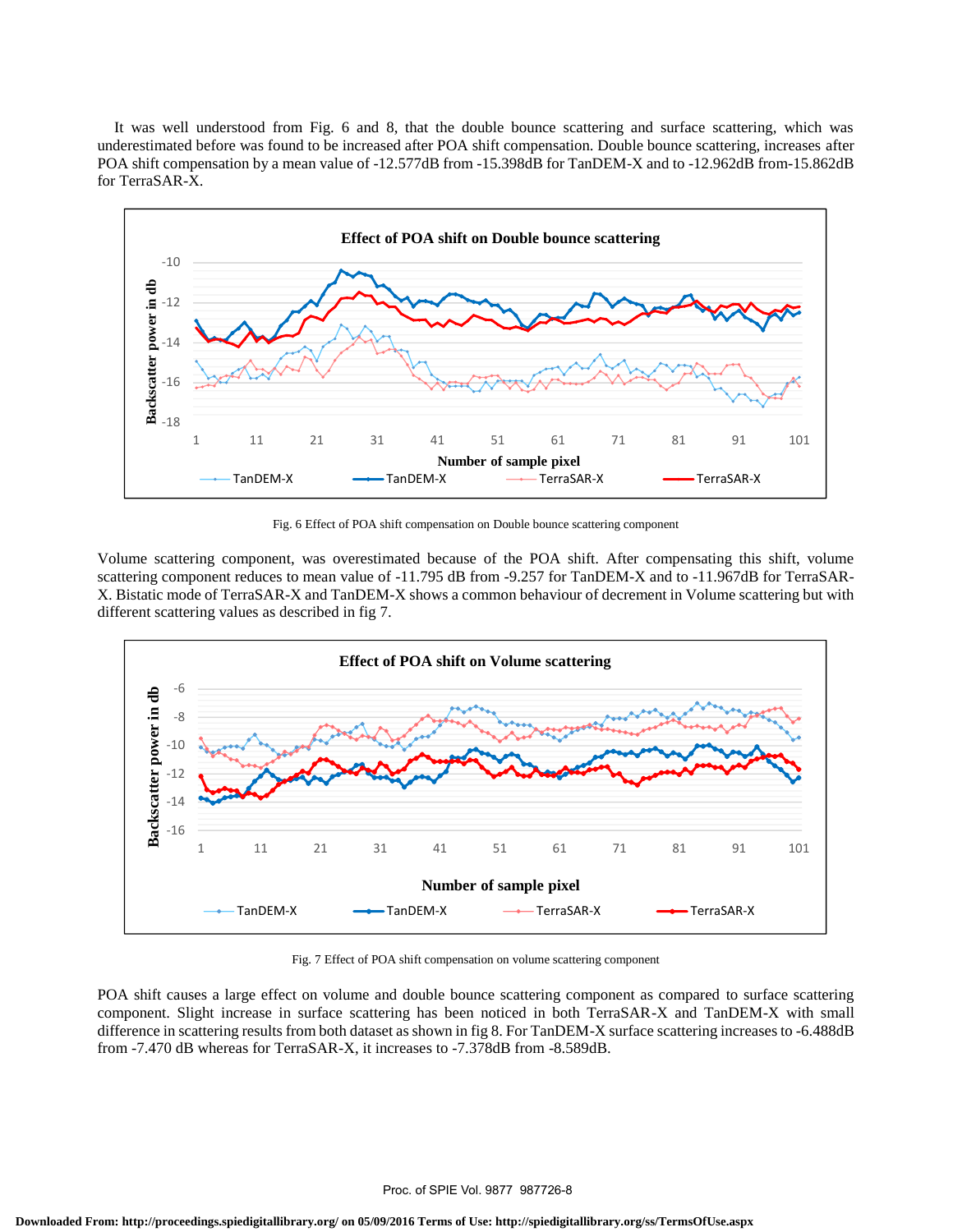

Fig. 8 Effect of POA shift compensation on surface scattering

# **5. DISCUSSION AND CONCLUSION**

The present study mainly aims to analyze the effect of Polarization Orientation Angle (POA) shift arises in backscattered wave due to irregularity present in the target surfaces of forest structure. POA shift induced in backscattered wave affects the resultant scattering mechanisms of decomposition models. The volume scattering component get overestimated due to POA shift that will be decreased by significant amount after POA compensation. Double bounce scattering component get increased after POA shift compensation whereas a very small amount of effect was observed on surface scattering component. It is observed that accuracy of Yamaguchi four component decomposition model improves after POA shift compensation.

# **ACKNOWLEDGMENT**

The authors are thankful to German Aerospace center (DLR) for providing TDM SAR COSSC Product of TerraSAR-X and TanDEM-X.

# **REFERENCES**

- [1] Touzi, R., Boerner, W. M., Lee, J. S.., Lueneburg, E., "A review of polarimetry in the context of synthetic aperture radar: Concepts and information extraction," Can. J. Remote Sens. **30**(3), 380–407 (2004).
- [2] Nies, H., Loffeld, O., Natroshvili, K.., Kalkuhl, M., "The bistatic aspect of the TanDEM-X mission," Int. Geosci. Remote Sens. Symp., 631–634 (2007).
- [3] Boerner, W.-M., Mott, H.., Luneburg, E., "Polarimetry in remote sensing: basic and applied concepts," IGARSS'97. 1997 IEEE Int. Geosci. Remote Sens. Symp. Proceedings. Remote Sens. - A Sci. Vis. Sustain. Dev. **3**, 1401–1403 (1997).
- [4] Chen, S. W., Wang, X. S., Xiao, S. P.., Sato, M., "General polarimetric model-based decomposition for coherency matrix," IEEE Trans. Geosci. Remote Sens. **52**(3), 1843–1855 (2014).
- [5] Han, Y.., Shao, Y., "Full polarimetric SAR classification based on Yamaguchi decomposition model and scattering parameters," Proc. 2010 IEEE Int. Conf. Prog. Informatics Comput. PIC 2010 **2**, 1104–1108 (2010).
- [6] An, W., Cui, Y.., Yang, J., "Three-component model-based decomposition for polarimetric sar data," IEEE Trans. Geosci. Remote Sens. **48**(6), 2732–2739 (2010).
- [7] Yamaguchi, Y., Moriyama, T., Ishido, M.., Yamada, H., "Four-component scattering model for polarimetric SAR image decomposition," IEEE Trans. Geosci. Remote Sens. **43**(8), 1699–1706 (2005).
- [8] Lee, J. S.., Ainsworth, T. L., "The effect of orientation angle compensation on coherency matrix and polarimetric target decompositions," IEEE Trans. Geosci. Remote Sens. **49**(1 PART 1), 53–64 (2011).